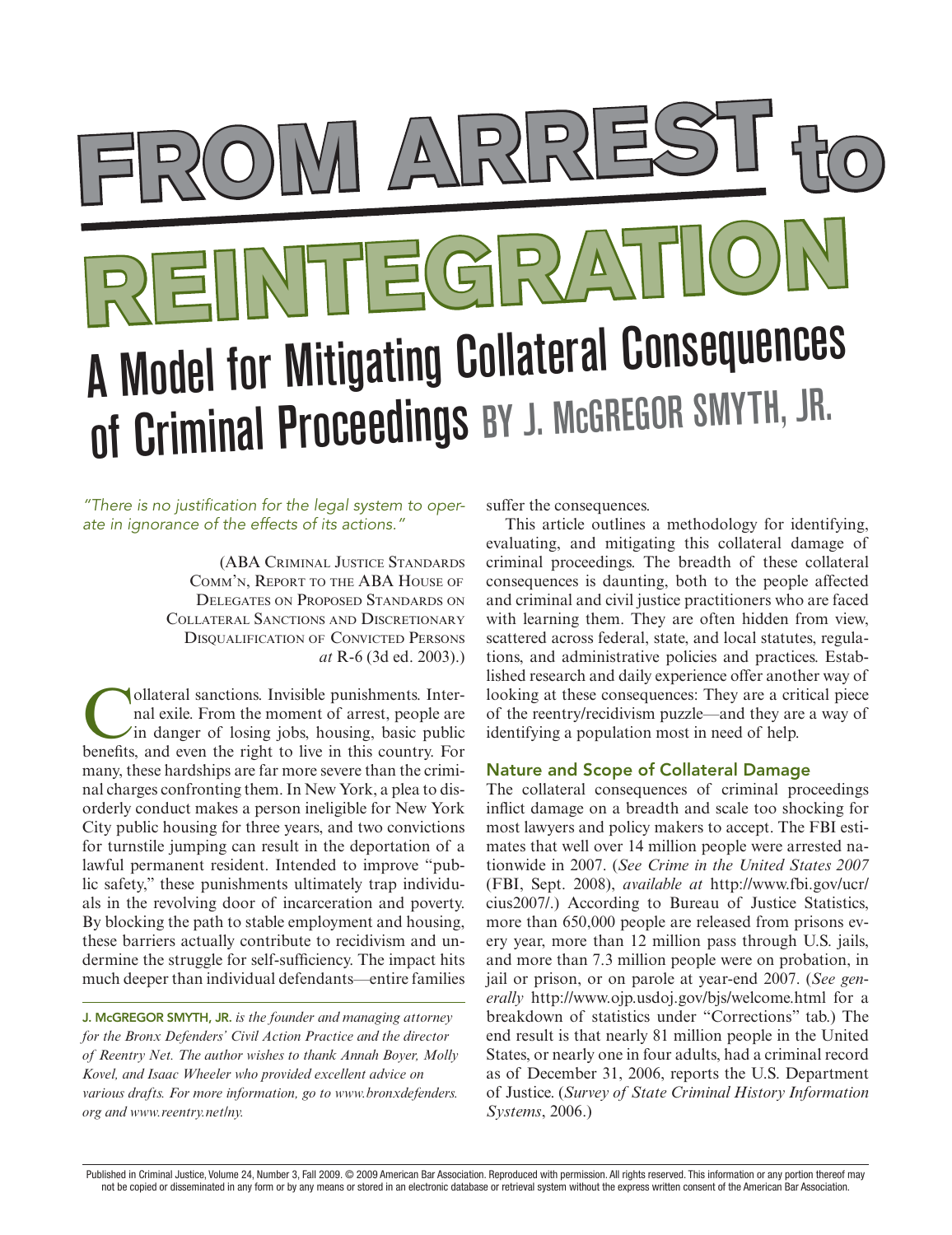The disparate impact of the criminal justice system on communities of poverty and of color is well documented and undeniable. More than 80 percent of those charged with crimes are too poor to afford an attorney. (BJS.) African Americans and Latinos face significantly greater likelihood of being arrested, convicted, and incarcerated than whites. (*See*, *e.g.*, Fran Fajana, *The Intersection of Race, Poverty, and Crime*, 41 Clearinghouse Rev. 120 (July-Aug. 2007); Bruce Western, Punishment and Inequality in America (Russell Sage Foundation 2006).) The direct effects on families illustrate a staggering multiplier effect: one in four black children born in 1990 had a parent imprisoned by age 14; only one in 25 white children were similarly situated. (*See* Christopher Wildeman, *Parental Imprisonment, the Prison Boom, and the Concentration of Childhood Disadvantage*, Demography (Vol. 46, No. 2, May 2009) at 265-80.) By age 14, more than half of African-American children born in 1990 to high school dropouts had a father imprisoned. (*Id*.)

## Common Ground for a Solution

The scale of this vicious cycle of poverty, crime, collateral consequences, and recidivism has the potential to cut through traditional criminal justice battle lines and point to policies that are smarter on crime and public safety—and to policies that are more equitable to people charged with crimes, their families, and their communities. Indeed, the Bush administration recognized that public safety required attention to this problem. In his 2004 State of the Union Address, George W. Bush introduced a new reentry initiative for people leaving prison, stating: "This year, some 600,000 inmates will be released from prison back into society. We know from long experience that if they can't find work, or a home, or help, they are much more likely to commit more crimes and return to prison."

Law enforcement leaders have also recognized the selfdefeating and unfair nature of collateral consequences. In 2001, the president of the National District Attorneys Association (NDAA) told prosecutors that they "must comprehend this full range of consequences that flow from a crucial conviction" and asked: "[h]ow can we ignore a consequence of our prosecution that we know will surely be imposed by the operation of law? These collateral consequences are simply a new form of mandated sentences." (Robert M.A. Johnson, *Message from the President, Collateral Consequences*, The Prosecutor (May/June 2001).) The NDAA officially acknowledged the prosecutor's role in reentry in 2005:

[People] reenter our communities in need of housing, medical and mental health treatment, employment, counseling and a variety of other services.

Communities are often overwhelmed by these increased demands and, due to budget constraints, unable to provide minimum services to [people with criminal records]. As a result, the safety of our communities and citizens is jeopardized when releasees, who are unable to acquire employment, housing and needed services, revert to a life of crime.

(NDAA, Policy Positions on Prisoner Reentry Issues at 2 (adopted July 17, 2005), *available at* http://www.ndaa. org/pdf/policy\_position\_prisoner\_reentry\_july\_17\_05. pdf.)

Unfortunately, this recognition of the link between reentry, collateral consequences, and recidivism too frequently fails to influence daily decisions by prosecutors, policy makers, judges, defenders, and government agencies.

## Underlying Themes

A number of important patterns emerge from any serious inquiry into collateral consequences. These themes should guide your strategy from intake and client interviews through briefing and trial advocacy. (J. McGregor Smyth, *The Consequences of Criminal Proceedings in New York State: A Guide for Criminal Defense Attorneys and Other Advocates for Persons with Criminal Records* (The Bronx Defenders 2000, April 2009 ed.)

**"Collateral" consequences are not actually collateral.** Courts have segregated these sanctions from "direct" consequences as a way to remove them from the constitutional protections in criminal law. (*See*, *e.g.*, Gabriel J. Chin and Richard W. Holmes, Jr., *Effective Assistance of Counsel and the Consequences of Guilty Pleas*, 87 Cornell L. Rev. 697, 700 (2002).) While often hidden from practitioners, these consequences inflict predictable and measurable damage to clients and their families after a criminal charge.

**These sanctions are not limited to felony convictions.** Although felony charges draw the most intense individual focus within the criminal justice system, many of the most draconian civil punishments result from misdemeanor and petty offense cases. For example, two convictions for turnstile jumping make a "green card" holder (a lawful permanent resident) deportable. (INA § 237(a)(2) (A)(ii), 8 U.S.C. §  $1227(a)(2)(A)(ii)$ .) Simple possession of a marijuana cigarette (a noncriminal offense in New York) cuts off federal student loans for a year. (20 U.S.C.  $\S 1091(r)(1)$ .) To put this in context, in 2008 in New York State, more than 87 percent of adult convictions were for misdemeanors or petty offenses. (N.Y. Division of Criminal Justice Services (DCJS), *Dispositions of Adult Arrests by County and Region* (6/18/2009).) Nationwide, only 4.2 percent of the 14 million annual adult arrests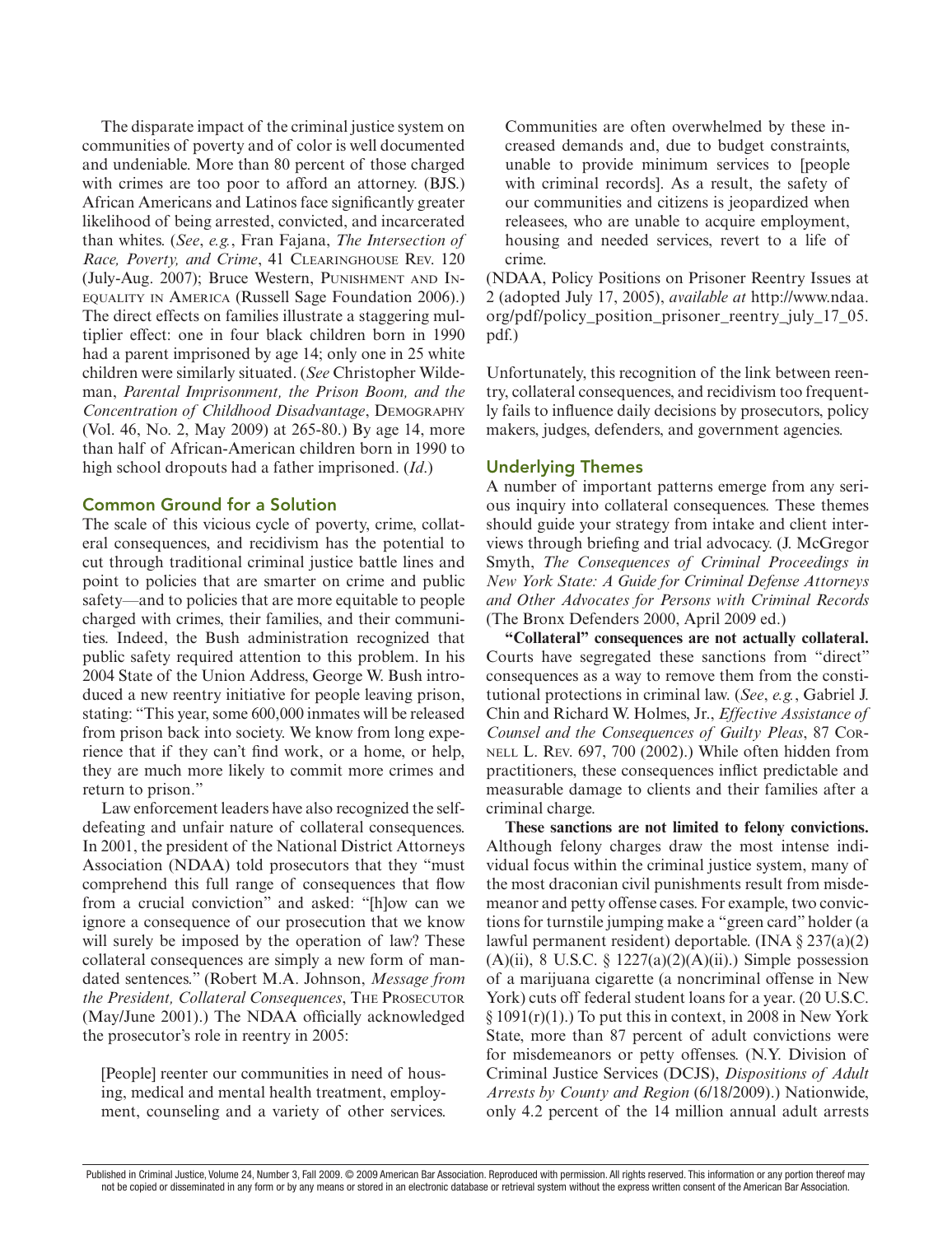charged violent crimes. (*See Crime in the United States 2007* (FBI, Sept. 2008).)

**The punishments are not even limited to convictions.**  Among the most damaging types of records are not convictions at all—they are arrest records where the person charged has received a favorable disposition such as a dismissal or acquittal. Tragic consequences can result from an arrest or charge alone. For example, an arrest by itself often triggers termination proceedings in publicly subsidized housing, without regard to the eventual criminal disposition. (*See*, *e.g.*, 24 C.F.R. § 966.4(l)5(iii)(A) (stating that in conventional public housing, a Public Housing Authority may terminate assistance "regardless of whether the covered person has been arrested or convicted for such activity and without satisfying the standard of proof used for a criminal conviction"); 24 C.F.R. § 982.553(c) (analogous provision for Section 8 voucher).) Do not mistake this for a trivial phenomenon—in New York, for example, more than one in three people who are arrested are never convicted of any crime or offense, but they still suffer drastic consequences. That translates to more than 200,000 nonconviction dispositions per year in New York alone.

**A perfect storm hits.** In the past decade, this landscape has changed drastically for the worse. The steady accumulation of collateral sanctions has combined with the exponential increase in the availability of criminal history information to create a "perfect storm." This storm overwhelmingly affects communities of poverty and of color.

Defining the problem, of course, is the first step to crafting solutions. Collateral consequences actually outline the structure that traps many low-income clients in recurring encounters with the criminal justice system. Many stakeholders, from prosecutors to Justice Kennedy, from the ABA to the Council of State Governments, have recognized that the cycle of crime is perpetuated in significant part by the collateral damage inflicted by the criminal justice system. Experience on the ground from around the country now demonstrates that timely and targeted services can help stabilize a family during the crisis of a criminal case and address many of the underlying social problems (such as addiction and homelessness) that contribute to the cycle of poverty and crime. By mitigating the collateral damage of criminal proceedings (such as eviction or job loss), these services can address the root problems that lead to crime and help individuals reenter society as productive citizens. (*See* McGregor Smyth, *Holistic Is Not a Bad Word: A Criminal Defense Attorney's Guide to Using Invisible Punishments as an Advocacy Strategy*, 36 U. Tol. L. Rev. 479 (2005).)

Criminal background checks have become routine for employment, housing, and public benefits applicants. A 2005 survey of human resource professionals by the Society for Human Resource Management found that 96 percent of businesses perform a background check on all job applicants. Over 100 employment licenses in New York State require criminal history review. Research in Ohio found nearly 300 statutory or administrative employment barriers. (*See* Kimberly R. Mossoney & Cara A. Roecker, *Ohio Collateral Consequences Project*, 36 U. Tol. L. Rev. 611, 615 (2005).) Every public housing, Section 8, and public assistance applicant undergoes a mandatory criminal history screening. Private landlords increasingly do the same. The resulting barriers can often prevent people from securing jobs, finding stable housing, and reuniting with their families. The problems arising from increased availability of criminal history data are only compounded by serious questions about reliability.

#### The Birth and Immortality of a Criminal Record

Criminal records are easy to create and nearly impossible to destroy. Every step in the criminal justice process—from arrest to prosecutor review, state and federal criminal history inquiry, arraignment, disposition, sentencing, and incarceration—creates a new record at multiple agencies. The FBI maintains its own criminal history files for federal proceedings and "serious and/or significant" state proceedings. (28 U.S.C. § 534; 28 C.F.R. §§ 20.30–20.38.) Each state has its own official criminal history repository. (*See* Bureau of Justice Statistics, U.S. Dep't of Justice, *Compendium of State Security and Privacy Legislation: Overview 2002* (2003).) Most courts and law enforcement agencies compile their own independent versions. In New York State alone, dozens of agencies maintain their own computerized records of arrests and prosecutions, including the Division of Criminal Justice Services, Office of Court Administration, New York State Police, and local law enforcement.

Technology now provides unparalleled access to this ever-increasing range of criminal history data. Nearly all state criminal history repositories, courts, and law enforcement agencies sell their data (or provide it for free online). Hundreds of private, commercial background screening businesses access these data sources and create their own repositories. (SEARCH, The National Consortium for Justice Information and Statistics, *Report of the National Task Force on the Commercial Sale of Criminal Justice Record Information* (December 2005).) A recent report found that "several companies compile and manage criminal history databases with well in excess of 100 million criminal history records." (*Id*.) A tremendous market for these services drives its expansion.

# Never Accept a Rap Sheet at Face Value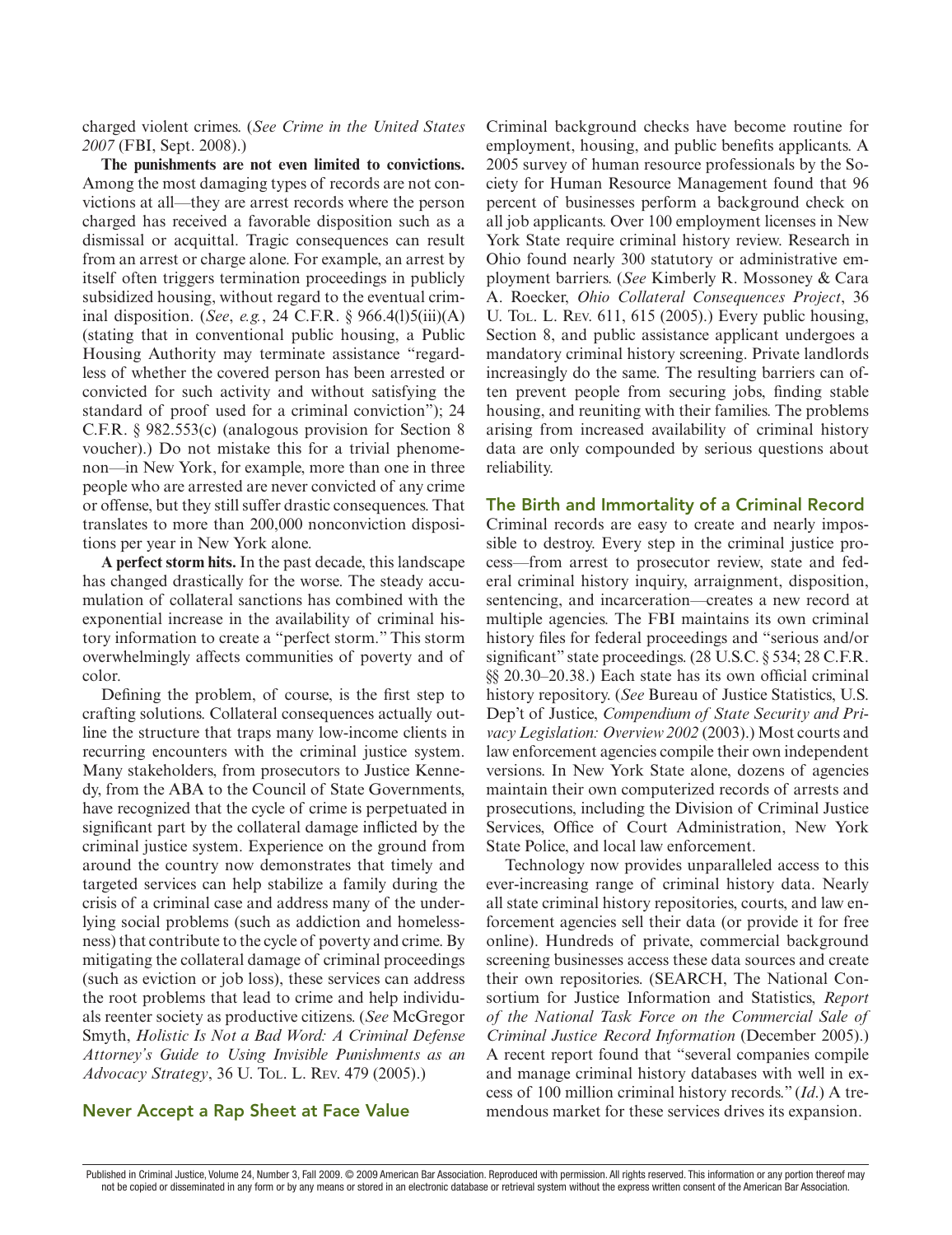## Ubiquitous and Inaccurate Is a Dangerous **Combination**

Background checks are routine, but they often return inaccurate information. A recent report conducted for the National Association of Professional Background Screeners found a litany of serious problems with FBI reports, including failure to report dispositions of arrests, lack of timeliness in reporting dispositions, and ineffective linking of the proper individual and case. Perhaps the most damning finding was that of 174 million arrests on file, only 45 percent have dispositions. (Craig N. Winston, *The National Crime Information Center: A Review and Evaluation* (August 3, 2005).) Significant problems with the background check industry include criminal identity theft leading to improperly attributed convictions, false positives, and mismatches based on nonbiometric background checks, and negligence by commercial vendors. (Sharon Dietrich, *Expanded Use of Criminal Records and Its Impact on Reentry*, presented to the American Bar Association Commission on Effective

out the error patterns present in their own jurisdiction. Defender-based rap sheet initiatives, in particular, are critical tools to improve rap sheet accuracy and thereby reduce widespread barriers to employment and housing. Because defenders receive copies of each client's official criminal history, in-house rap sheet services are efficient and effective. In addition, the scale of the problem and the depth of impact on communities of poverty argue for making rap sheet review a standard service at civil legal aid organizations. Excellent programs implementing both models exist in New York (The Bronx Defenders, Legal Action Center, Community Service Society), Pennsylvania (Community Legal Services of Philadelphia), Michigan (Legal Aid of Western Michigan), Massachusetts, Illinois (Sargent Shriver National Center on Poverty Law), California (East Bay Community Law Center, San Francisco Public Defender), and many other states. (*See* Sharon Dietrich, *When "Your Permanent Record" Is a Permanent Barrier: Helping Legal Aid Clients Reduce the Stigma of Criminal Records*, 41 Clearinghouse Rev. 139 (July-August 2007).

# *Problems arising from the greater availability of criminal history data are only compounded by serious questions about reliability.*

#### Criminal Sanctions (March 3, 2006).)

In 2007, the Bronx Defenders partnered with a major New York law firm in a pilot project to review and correct rap sheets. After extensive training, a pro bono attorney and paralegal reviewed a random sample of 266 official state rap sheets from recent Bronx arrests. Their paper review focused on three significant potential errors, each of which is likely to lead to the denial of housing, employment, and public benefits applications: (1) missing disposition information, (2) cases incorrectly left unsealed, and (3) unrecorded vacaturs of warrants. The results revealed one of the most significant gaps in services in New York. Fully 62 percent of the random sample of official state rap sheets contained at least one significant error; 32 percent had multiple errors. The number of errors ranged from one to nine, with a median of two.

Criminal history errors can cause adverse consequences both during a criminal case and postconviction. While a criminal case is pending, a rap sheet error can significantly impact bail, plea, and sentencing decisions. Knowing the serious incidence of inaccuracy outlined above and the serious consequences, prosecutors, defenders, and judges have a duty to find and root

# Collateral Consequences Begin at Arrest, and so Must Services

Individuals and families begin to suffer collateral consequences from the moment of arrest—missed days of work, the loss of a job or home after the reporting of an arrest to a licensing agency or public housing authority, the removal of one's children. These early and long-lasting punishments create significant barriers to successful reentry from the criminal justice system, be it prison, jail, or short-term detention. Recognizing this landscape, we must redefine "reentry" as a process that begins at arrest and continues through community reintegration. This shift in the paradigm of reentry and collateral consequences highlights the substantial role that all stakeholders can play and expands the focus beyond incarceration, so that it encompasses the consequences of criminalization individuals face from the moment they come in contact with the criminal justice system. (Smyth, *supra*, 36 U. Tol. L. Rev. at 501.)

The Bronx Defenders' experience in providing integrated criminal and civil legal services for the past nine years proves that knowledge of these collateral conse-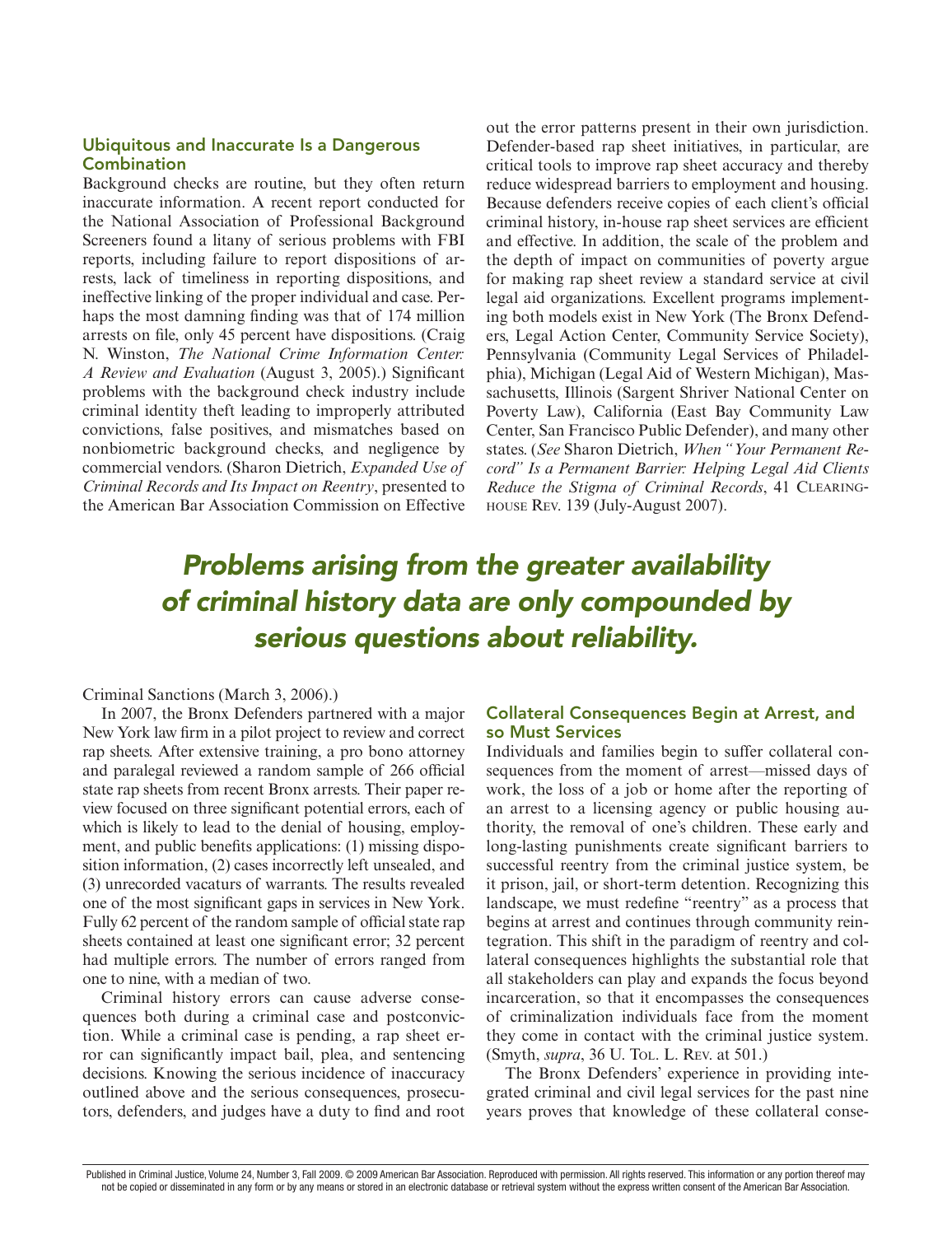quences is a critical direct advocacy tool in criminal cases. (*See id*.) Proper consideration of collateral sanctions results in more productive criminal dispositions; more equitable discovery; and direct benefits to people charged with crimes and their families.

As a starting point, examine your state's criminal code for the legal leverage to include collateral consequences in the calculus of a criminal case. For example, in New York in 2006, the legislature amended Penal Law § 1.05(6) to add a new goal, "the promotion of [the convicted person's] successful and productive reentry and reintegration into society," to the four traditional sentencing goals of deterrence, rehabilitation, retribution, and incapacitation. (2006 N.Y. Laws 98.) For a national model, the aspirational ABA *Criminal Justice Standards on Collateral Sanctions and Discretionary Disqualification of Convicted Persons* require sentencing courts to consider collateral sanctions in determining the overall sentence. (Standard 19-2.4(a) (3d ed. 2004) [hereinafter ABA Standards].) In the context of far-reaching and se-

#### More Productive Criminal Dispositions

The vast majority of people cycling through the criminal justice system are released without a term of incarceration—but the mark of a criminal record remains. For this group, a brief interaction with a defense attorney, the prosecutor, and the court system can lead to life-long consequences. In this process, courts, prosecutors, and defenders have significant potential for positive impact, but also for great harm. With tremendous authority over bail decisions, the ability to influence plea negotiations, and at least some discretion over sentencing, criminal court judges have many tools to craft outcomes that promote successful reentry. Many prosecutors question the relevance of collateral consequences to their criminal justice calculus and may fear appearing weak on crime. In a world of mandatory minimums and determinate sentences, however, prosecutors hold a tremendous amount of power. In decisions to charge, demand bail, offer plea deals, and agree to diversion programs, pros-

# *Examine a state's criminal code for legal leverage to include collateral consequences in the calculus of a criminal case.*

vere hidden sanctions, the ABA wanted the court to ensure that the "totality of the penalty is not unduly severe and that it does not give rise to undue disparity." (ABA, *Criminal Justice Standards Comm'n, Report to the ABA House of Delegates on Proposed Standards on Collateral Sanctions and Discretionary Disqualification of Convicted Persons* at R-11 n.21 (3d ed. 2003).) The ABA has also recommended that all criminal justice professionals who exercise discretion in the justice system should participate in training that will give them greater understanding of what elements, including reentry issues, should be considered in the exercise of their discretion. (ABA Commission on Effective Criminal Sanctions, *Second Chances in the Criminal Justice System: Alternatives to Incarceration and Reentry Strategies* (ABA 2007).)

Similarly, in July 2009 the Uniform Law Commission (formerly the National Conference of Commissioners on Uniform State Laws) approved the Uniform Collateral Consequences of Conviction Act and recommended enactment by each state. The Act requires collection of all collateral consequences in a single document or code provision; proper notice to all defendants; and reasonable processes for obtaining relief from the consequences. (For additional information, *see* www.nccusl.org.)

ecutors have the discretion to choose more productive reentry outcomes—or not. These stakeholders, however, generally lack the training and resources to be smart on crime.

Experience has taught that defenders can be successful at leveraging creative and more productive (and often more favorable) bail, plea, and sentencing results—or even outright dismissals—when they are able to educate prosecutors and judges on specific and severe consequences for clients and their families. The first step? The defender must prove that these consequences are real. Many prosecutors, judges, and even defenders simply do not believe that so many irrational and draconian punishments exist. I spent many years at the beginning of my work in the Bronx printing out various statutes, regulations, and policy statements as evidence. Proof of the likelihood of the specific collateral consequence leads logically to the next step: convincing the prosecutor and judge that they should include it in their decision making. A serious collateral sanction undermines many of the goals of the criminal justice system and destroys any notion of sentencing equity. Intelligent justice stakeholders will recognize that ignoring collateral consequences leads only to a self-defeating cycle of recidivism, and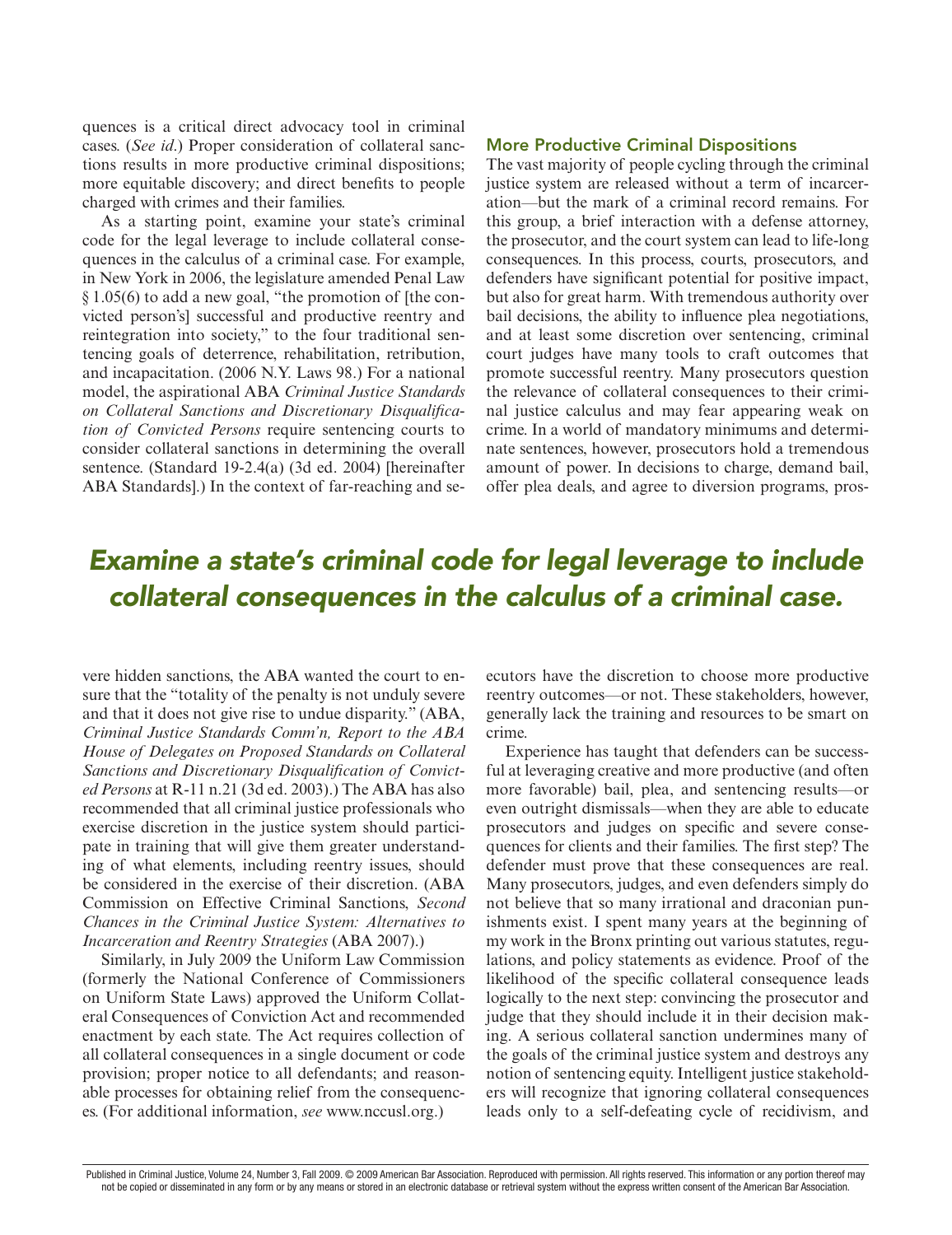that the loss often falls most heavily on innocent family members.

In our experience, prosecutors and judges respond best to consequences that affect their basic sense of fairness—consequences that are absurd, disproportionate, or affect innocent family members. Although a discussion of the substantive areas of collateral consequences is beyond the scope of this article (and could be the subject of its own book), the following four areas of impact should guide strategy and intake interviews. (For concrete examples of these advocacy strategies in action, *see* Smyth, 36 U. Tol. L. Rev. at 495-96.)

#### Immigration

The 1996 overhaul of federal immigration law created a Byzantine, rigid, and stunningly harsh legal framework for noncitizens accused of crimes. Long-term residents can be stripped of their green card and deported for a single minor conviction that carries no jail time, without regard to their family ties in the United States or their lack of support in their countries of origin. Once a noncitizen has been convicted, his or her fate is often sealed and nothing can be done to stop deportation. (*See*, *e.g.*, Alina Das, *Avoiding Unintended Consequences in Civil Advocacy for Criminal Charged Immigrants*, 41 Clearinghouse Rev. 228 (July-Aug. 2007).)

The immigration laws, however, are so complex and counterintuitive that with early collaboration between an immigration lawyer, the criminal defense lawyer, and the client, defenders can often negotiate dispositions that will protect their clients from deportation and keep their families intact. Last year, the integrated immigration services of the Civil Action Practice at The Bronx Defenders resulted in safe or mitigated plea dispositions for our clients in 88 percent of the plea consultations.

For extensive practical resources for advocates in this area, contact the Immigrant Defense Project (www. immigrantdefenseproject.org); the Defending Immigrants Partnership (http://defendingimmigrants.org/); the Immigration Advocates Network (www.immigrationadvocates. org); and Reentry Net (www.reentry.net/ny).

#### Housing

The loss of a family's home as a result of an arrest or incarceration is a tragically common event. Any involvement in the criminal justice system creates a substantial risk of homelessness. Loss of existing, stable housing in this context damages entire families and results in high shelter expenses and increased risk of recidivism. (*See* Stephen Metraux, Caterina G. Roman, and Richard S. Cho, "Incarceration and Homelessness," in *Toward Understanding Homelessness: The 2007 National Symposium on Homelessness Research*, #9 (2007).) Once evicted, people with criminal histories have an increasingly difficult time finding new, stable housing. Criminal records restrict future opportunities to qualify for federally subsidized housing, such as public housing or Section 8. (*See*, *e.g.*, 42 U.S.C. § 13661.) The resultant lack of housing stability contributes substantially to the cycle of poverty and crime.

When a client can demonstrate that a particular plea offer or sentence will result in a specific loss of public housing or Section 8, or the probable denial of a pending application, better outcomes can result. (For extensive practical strategies for defending from eviction or termination a current public housing resident or Section 8 recipient who is charged with or convicted of a crime, see Lawrence R. McDonough and Mac McCreight, *Wait a Minute: Slowing Down Criminal-Activity Eviction Cases*  to Find the Truth, 41 CLEARINGHOUSE REV. 55 (May-June 2007). For an excellent manual regarding eligibility and the application process for federal assisted housing for individuals with criminal histories, see National Housing Law Project, *An Affordable Home on Re-entry: Federally Assisted Housing and Previously Incarcerated Individuals* (2009). Both are available at www.reentry.net/ny along with dozens of briefs, training manuals, and other advocacy materials.)

#### Employment

Similarly, an arrest or conviction frequently results in the loss of a current job or the denial of future job applications. Many public employers and licensing agencies receive automatic notification of new arrests, and clients frequently find themselves terminated or suspended from employment regardless of the final outcome of the criminal case. As noted above, the vast majority of employers now perform criminal background checks on all new applicants.

Studies have shown that recidivism is directly linked to lack of economic opportunity. (*See*, *e.g.*, Christy A. Visher, Laura Winterfield, and Mark B. Coggeshall, *Exoffender employment programs and recidivism: A metaanalysis*, J. Experimental Criminology (Sept. 2005) 1:295-316.) The imminent or probable loss of a job or employment license (or a specific employment opportunity), particularly for a breadwinner, can provide powerful leverage for a more productive plea or sentence in a criminal case.

In 2008, Community Legal Services of Philadelphia (CLS) (www.clsphila.org), a pioneer in employment advocacy for people with criminal records, received funding from the Open Society Institute to spearhead the Litigation-Based Project on Criminal Records and Employment with the goal of creating legal precedents and raising public consciousness nationally of the legal violations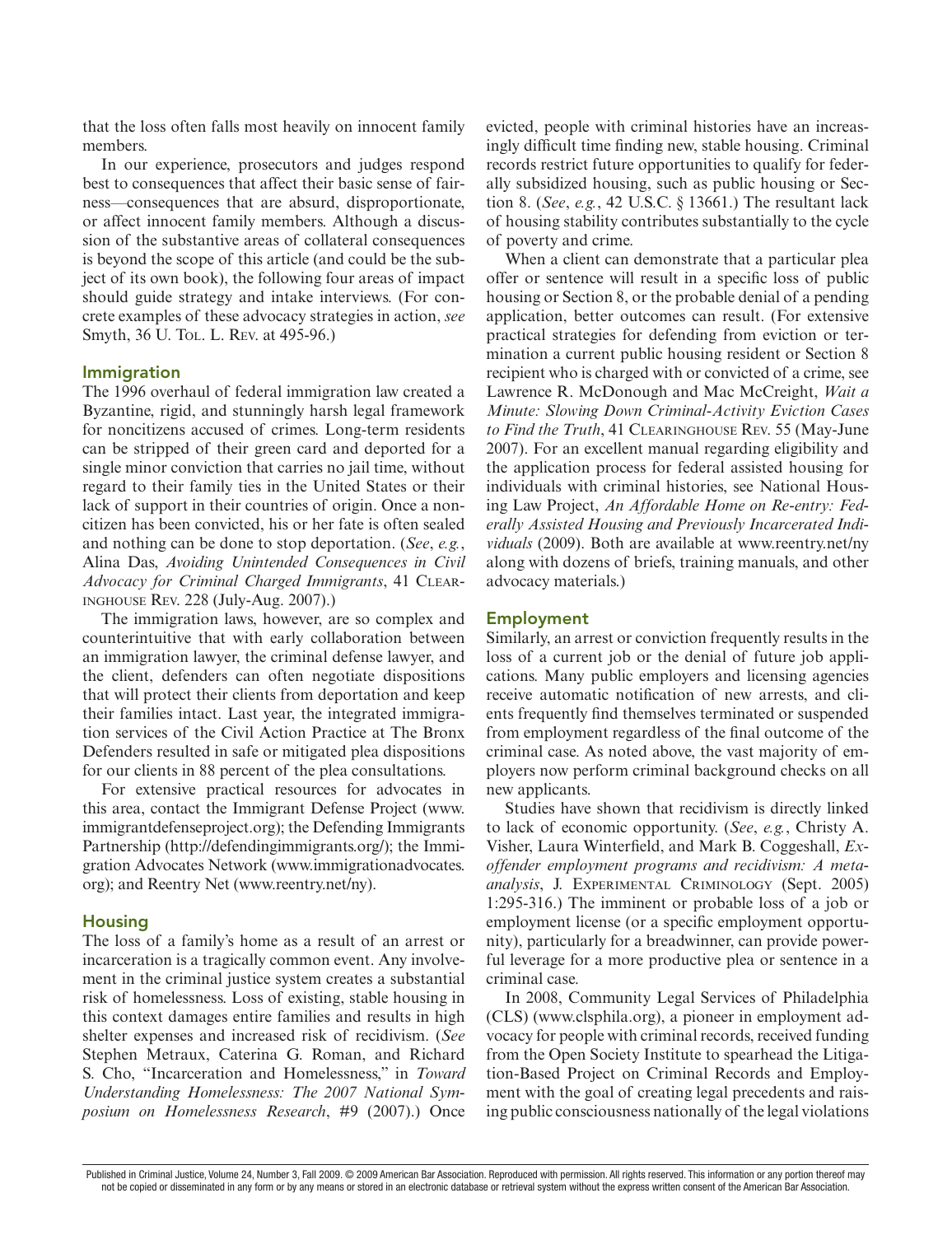that lead to people with criminal records being unable to access employment. Over the three years of the project, CLS will bring impact litigation with private cocounsel on employment issues related to criminal records. CLS will also provide leadership and backup support for legal advocates around the country who are working on these same issues and seeking to expand their knowledge, experience, and success with regard to litigation. They will create a document bank, create a network of potential expert witnesses, advocate with the EEOC, and collaborate with other advocates through telephone conferences and technical assistance. Advocates can also obtain helpful materials from the National Employment Law Project (www.nelp.org); the National HIRE Network (www. hirenetwork.org); and Reentry Net (www.reentry.net).

## Student Loans

Federal law suspends eligibility for any grant, loan, or work assistance for students convicted of any offense under any federal or state law involving the possession or sale of a controlled substance for conduct occurring while receiving student aid. (*See* 20 U.S.C. § 1091(r)(1).) Ineligibility periods range from one year after a first conviction for simple possession to indefinite for a second conviction for sale. Under section  $1091(r)(2)$ , a student may regain eligibility before the above period expires if the student satisfactorily completes a drug rehabilitation program that meets certain criteria.

Even with the waiver opportunity, a qualifying conviction inevitably leads to a substantial delay or denial of educational opportunity. Because post-secondary education is one of the most cost-effective and successful inoculations against recidivism, the loss of a specific educational opportunity for a client can radically shift outcomes in criminal cases if used during plea and sentencing.

#### More Equitable Discovery

Subsidized housing, family issues, public employment or licenses—these are all situations where the client is likely to have an ancillary civil or administrative proceeding pending at the same time as the criminal case. Defense attorneys legitimately can use these civil proceedings for additional discovery not available in the criminal case. Eviction cases, employment licensing proceedings, DMV hearings, school suspension hearings, and more are all venues where an administrative or lower court judge, or an attorney, is likely to have subpoena power.

# Client Priorities—Too Late Comes Too Soon

The collateral damage of being arrested often falls most heavily on family members and children. This harsh reality, when known during the pendency of the criminal case, influences the decision making of people charged with crimes. What's more important to the client: Avoiding jail or prison? Preserving custody of their children? Avoiding deportation or eviction? The answer differs for each client and family. The only way to know the right answer is to ask, and listen. Often our job as advocates involves taking clients "out of the moment" to consider the downstream consequences or externalities of their decisions in light of their larger goals and priorities. In criminal cases, battered by high caseloads and docket demands, we have to resist the pressures to focus only on the liberty interest. Particularly with misdemeanor charges (the vast majority of criminal cases), many clients would rationally choose even a short term of incarceration to avoid these harsh "collateral" consequences. Help people caught in the system think about these longterm hidden effects of pleas before taking them. Too late comes too soon—the fact of a conviction, by itself, forecloses many opportunities to mitigate or avoid these drastic consequences.

# Early, Effective Interventions with Integrated Civil Legal Services

Legal aid programs and other civil legal providers serve the very same population that the criminal justice system targets. The individuals and families caught in the criminal, child welfare, and civil justice systems come from the same communities of poverty and of color. Given the increasingly pervasive impact of the criminal justice system on these communities, every organization with a mission of combating poverty or racism should provide client services to fight the collateral consequences. (*See* Smyth, *Cross-Sector Collaboration in Reentry: Building an Infrastructure for Change*, 41 Clearinghouse Rev. 245 (July-Aug. 2007.) The experience of legal services offices from around the country demonstrates the success of these services.

Co-locating civil legal services with public defense offers an innovative and proven model of service delivery to reach this at-risk population, which historically has been unable to access legal services. Since they meet individuals when their lives and communities are in crisis, defenders have a unique opportunity for early intervention. These interventions are cost-effective—they reduce the counterproductive collateral consequences and can increase access to treatment and other alternatives that are cheaper in the long term than serial incarceration.

Integrated civil and criminal legal services from the time of arrest effect critical change in at least two dimensions. First, these services can avoid or mitigate collateral consequences by working with both the criminal and civil systems for mutually productive outcomes. Second, proper services can stabilize a client or family by ad-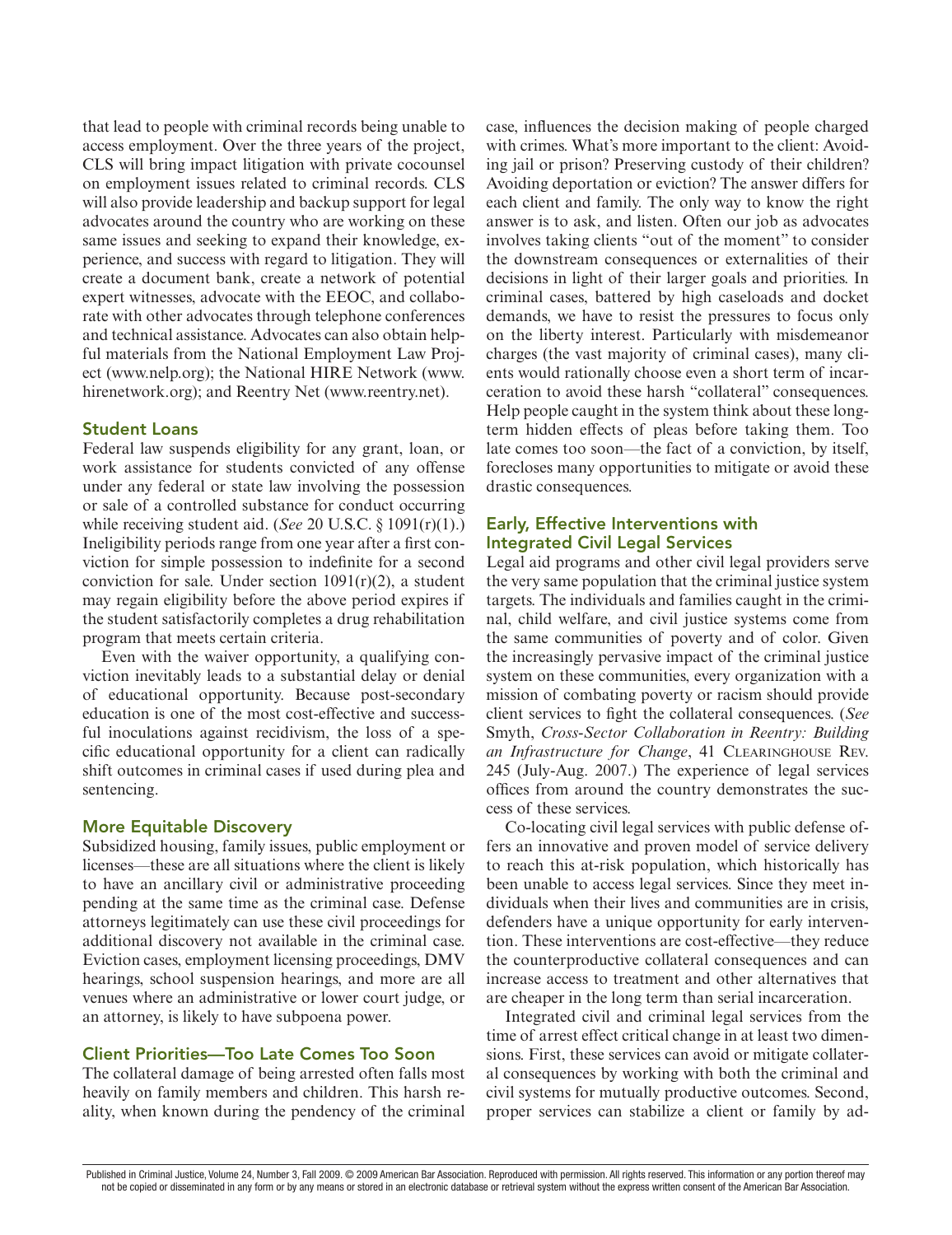dressing the more traditional legal problems arising out of poverty—such as nonpayment of rent—that become overwhelming in light of the crisis of the criminal case.

Experience has shown that families caught in the disruption of pending criminal cases or incarceration are less likely to seek other needed legal services at a separate office. They often let the first and second notices from their landlord or welfare agency go unaddressed. For those who do navigate the labyrinth of traditional legal services intake, the delay before retaining counsel necessitates greater crisis intervention (and more work) by the providers. These problems quickly become emergencies, which are more difficult, more time-consuming, and more expensive, to resolve.

Defenders, however, are often the first to hear about these problems because of their established relationship with these families. Partnering with a defender office for civil legal services creates a unique opportunity for early intervention. This model leverages existing services for the greatest effectiveness. Advocates can often resolve a potential housing problem, such as a public assistance error that suspends rent payments, with a letter or phone call. Proper planning and client services can prevent some litigation, such as eviction proceedings, altogether. When litigation becomes necessary, advocates have immediate access to clients' existing case files and the benefit of an established relationship with client families.

Countless Bronx Defenders clients demonstrate the power of this model. Omar was a disabled, 30-year public housing resident with many health problems who had let a friend stay with him. The friend refused to move out and began to terrorize Omar, who went to his Public Housing Authority (PHA) and the police for help and advice on how to get the new roommate out. When the police came to the apartment and found the roommate's drugs, Omar was arrested. The PHA filed an administrative proceeding to evict him because of the arrest. Working closely with his defense attorneys, his civil attorneys gained early notice of the eviction, preserved Omar's right to stay in his home, and entered a probationary stipulation requiring the exclusion of the unauthorized roommate, who had already disappeared.

The most effective partnership model involves integrated criminal and civil staff in the same office. Limitations in funding and organizational design can make the execution of this model difficult. Advocates must find ways to structure collaborations that bridge the critical gap in services between traditional criminal and civil legal organizations. Bridging this gap ensures that both defenders and civil legal aid advocates can capitalize on the full range of intervention points, from arrest to postconviction. (For practical advice on structuring civil-defender collaborations, *see*

McGregor Smyth, *Bridging the Gap: A Practical Guide to Civil-Defender Collaboration*, 37 Clearinghouse Rev. 56 (May-June 2003) and Cynthia Works, *Reentry—the Tie That Binds Civil Legal Aid Attorneys and Public Defenders*, 37 Clearinghouse Rev. 328 (Sept.-Oct. 2003). For a collection of similar articles on program design, visit the Reentry Net National Research & Policy Library at www.reentry.net/ library/folder.88048-Holistic\_Defender\_Civil\_Legal\_Services.) Integrating civil and criminal legal services, either in the same office or through partnerships, turns the pitched battle to alleviate collateral consequences into a more effective and efficient effort to avoid them altogether.

#### Outlining a Consolidated Advocacy Strategy

This section details a methodology for identifying, evaluating, and mitigating the collateral damage of criminal proceedings. This problem-solving model requires client-centered practice and a creative willingness to bridge traditional divides in civil legal work. The complexity of these problems that occupy both the criminal and civil legal worlds daunts even well-meaning advocates. In discussing the application of the model, I will highlight dozens of practical resources already available to support advocates in this work. In the process, the model itself points to the need for an infrastructure that supports advocates and promotes collaboration. (*See* Smyth, *supra*, *Cross-Sector Collaboration in Reentry*, 41 Clearinghouse Rev. 245, for a discussion of an existing infrastructure solution supporting New York advocates.)

#### A Consolidated Advocacy Strategy

- Identify the legal provision or policy that creates the barrier for the client.
- Examine the criminal record and the process by which it was obtained and used.
- Consider challenges related to legal hierarchy.
- Consider state or federal constitutional challenges.
- Determine whether a state or local law protects people with criminal records.
- Challenge broad exclusionary policies as discriminatory based on race.
- Demand a reasonable accommodation if the criminal activity arose from a disability.
- Pursue restoration of rights process or certificate of rehabilitation, if available.
- Put them to their proof.
- Develop a compelling narrative.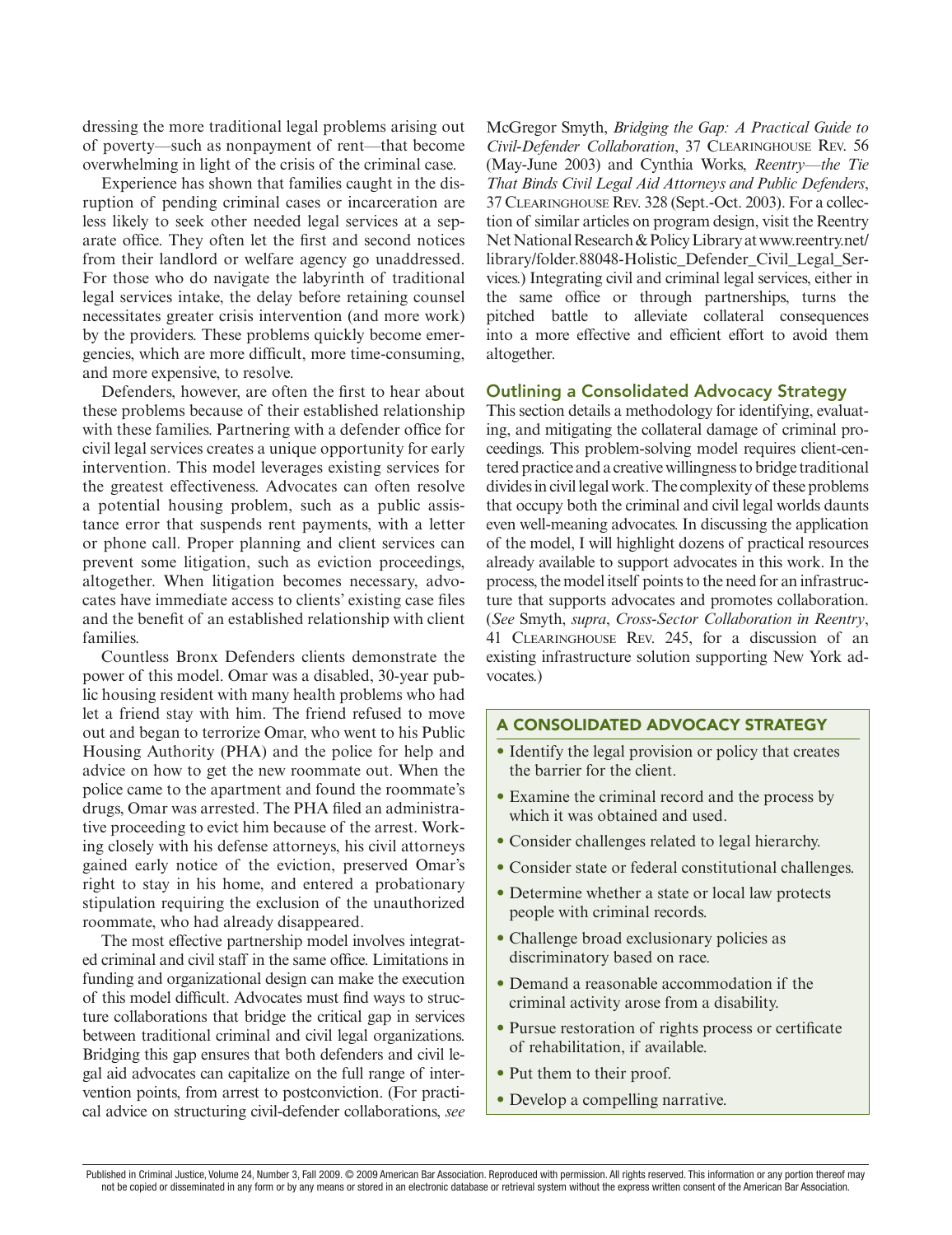#### Identifying a Barrier Provision or Policy

To assist a client fighting a collateral sanction, you must first identify the source of the barrier. It sounds simple and obvious, but this step holds surprising challenges experts have labeled collateral consequences "invisible punishments" for a reason. Determine the statutory, regulatory, and/or policy basis for the adverse decision. Outline the hierarchy of legal provisions. Detail the procedures for decision making and appeal, including provisions that guide or limit discretion. Be certain to identify other controlling legal instruments such as employment contracts, leases, or collective bargaining agreements that set forth rights and responsibilities of all relevant parties.

Some barriers arise automatically from an arrest or conviction (the ABA and ULC call these "collateral sanctions"); other disabilities authorize, but do not require, a court, agency, or other decision maker to impose them ("discretionary disqualifications"). Common examples of the latter are licenses or other opportunities that require "good moral character," where criminal records predictably result in denial or termination. A distinction without a difference to the families actually affected, these legal classifications will prove useful in guiding your legal strategy. For example, categorical bars more frequently contain constitutional or regulatory infirmities, while deficient procedural due process often marks discretionary disqualifications (see below).

Make sure to determine whether a waiver process exists that can overcome the adverse action upon some showing by your client. Many policies require automatic denials or terminations because of criminal records and give little to no notice of the existing waiver practices. These waiver or appeal policies are fairly common. For example, the federal Transportation Worker Identification Credential (TWIC) provides for a waiver process that takes into account evidence of rehabilitation, as well as an appeal process that allows workers to challenge inaccuracies in their background check that led to initial disqualification. (*See* 49 C.F.R. § § 1515 *et seq*. and NELP's TWIC manual at www.nelp.org). Individuals who are (1) fleeing to avoid felony prosecution, or custody, or confinement after a felony conviction, or (2) violating a condition of probation or parole, as found by a judicial or administrative determination, may not receive an array of federally funded benefits, including TANF-funded benefits, SSI, SSDI, public and federally assisted housing, or food stamps. (*See*, *e.g.*, 42 U.S.C. §§ 608(a)(9)(A) and 1382(e)(4).) For good cause shown, however, the Social Security Administration can reinstate benefits retroactively if a court of competent jurisdiction has found the individual not guilty of the criminal offense, dismissed the charges relating to the criminal offense,

vacated the warrant for arrest of the individual for the criminal offense, or took any similar exonerating action. (42 U.S.C. § 1382(e)(4)(B); POMS SI 530.015.)

Follow similar steps with private actors, making every attempt to get policies and procedures in writing. Unions can be powerful and useful allies for employment issues. Identify cross-cutting concerns of the government or private actors, such as negligent hiring liability, (s*ee*, *e.g.*, *State-by-State Survey—Employer Legal Liability for Hiring Individuals with Criminal Records* (Commissioned by Goodwill Industries, 2007) *at* www.reentry.net), as they can help guide your advocacy strategy (see below).

Even with government sunshine laws, finding many policies and even regulations can be challenging. Be aggressive in using your state's freedom of information law, where applicable. Be equally as aggressive at sharing the records that you receive with your legal community. (Reentry Net will post any materials that you submit so that they remain freely and publicly available.) Take advantage of local expertise in civil legal services offices or bar associations. Practice area experts can often point you directly to hard-to-find resources, such as the Section 8 administrative plans posted deep in the HUD Web site that detail each public housing authority's policy on applicants with criminal histories.

Many jurisdictions have already worked to compile listings or write manuals detailing collateral consequences. Arizona, Maryland, Michigan, Minnesota, New York, Ohio, Washington, and the District of Columbia all have excellent guides. Many other resources detail consequences in particular areas. (*See, e.g.*, Sharon Dietrich and Maurice Emsellem, *Legal Outline of Authorities & Decisions Related to Criminal Records and Employment* (2006); McDonough & McCreight, *supra*; NHLP, *supra*.) A 2009 study by the ABA Commission on Effective Criminal Sanctions and the Public Defender Service for the District of Columbia describes the collateral consequences of a felony conviction arising under federal statutes and regulations. (*Internal Exile: Collateral Consequences of Conviction in Federal Laws and Regulations* (January 2009).) All of these resources are posted on Reentry Net (www.reentry.net), in particular in "Find Out About Collateral Consequences of Criminal Charges, Proceedings, and Convictions in Your State: Collateral Sanctions Around the United States." Finally, the National Institute of Justice will fund a comprehensive survey of collateral consequences in every U.S. jurisdiction in the next year. (*See* Court Security Improvement Act of 2007, Pub. L. No. 110-177, § 510 (2008).)

**Examine the criminal record and the process by which it was obtained and used.** As discussed in detail above, even official criminal history records routinely contain errors. The private sector practice of buying and compiling these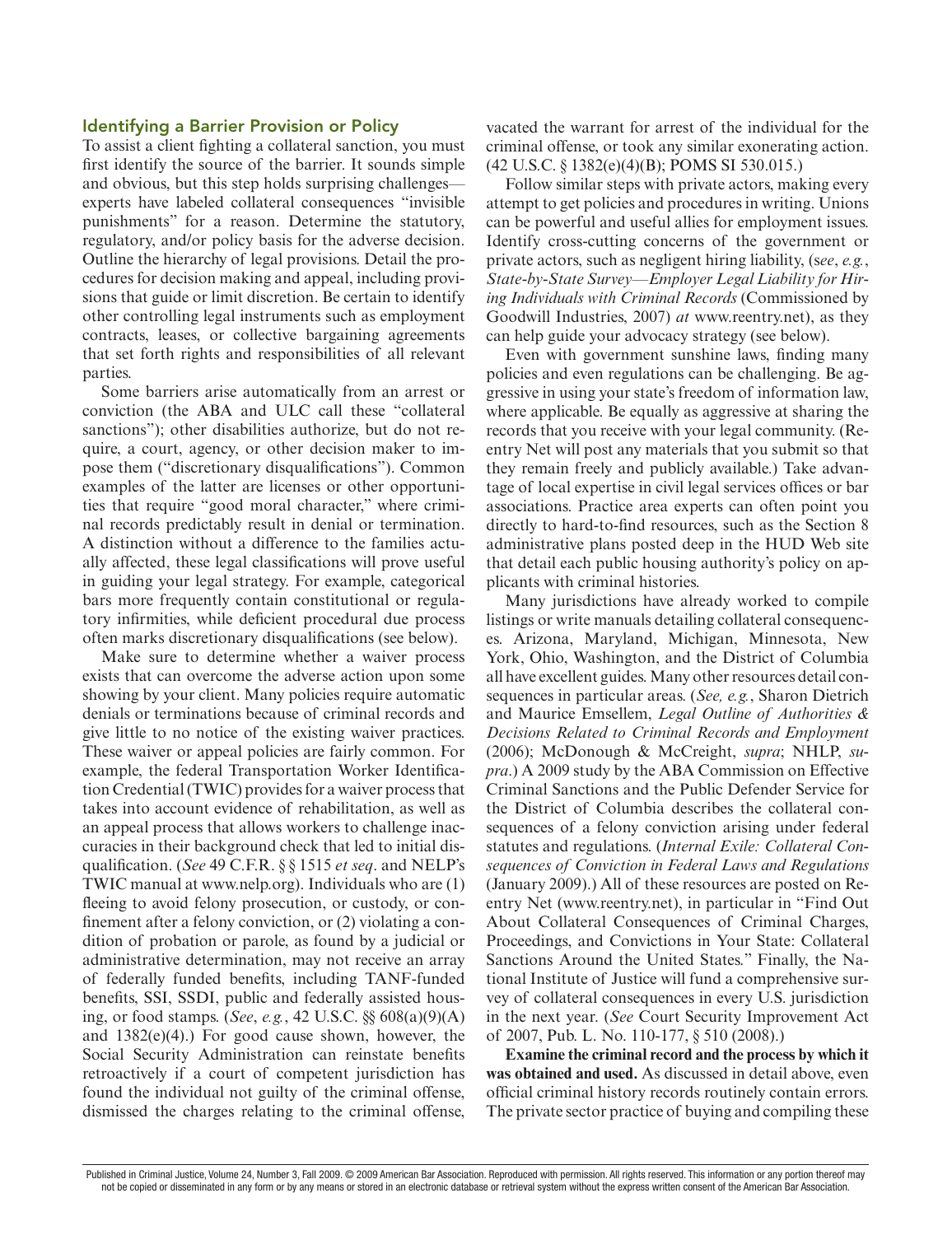records in bulk only exacerbates the problem. Worse, the vast majority of background checks go through a private sector proxy rather than an official repository. To be effective, you have to see what records the employer, landlord, or other party used to make its decision. Review the records immediately for errors. With surprising regularity, a legal, factual, or interpretive correction will solve the problem because of an error in the rap sheet or an error in reading it. Determine whether any of the records qualify for expungement or sealing under state law. For example, Maria was rejected for a job because of arrest charges from 1989 that appeared on her rap sheet without a disposition. She knew that she had never been convicted of any offense. Our staff investigated, discovering that the district attorney had declined to prosecute within hours of the arrest. We obtained documentation and had all records of the arrest correctly sealed. With

include a requirement that, prior to taking adverse action based in part on a consumer background report, an employer provide the applicant with a copy of the report. (*See* 15 U.S.C. § 1681b(b)(3)(a)(i) and (ii).) Section 1681e(b) requires CRAs to implement "reasonable procedures to assure maximum possible accuracy of the information concerning the individual about whom the report relates." FCRA establishes liability for both negligent and willful noncompliance (including statutory damages) and provides for attorney fees. (*Id*. at § 1681n, 1681o; Dalton v. Capital Associated Industries, 257 F.3d 409 (4th Cir. 2001).)

Note that state versions of FCRA can provide more protection. In New York, for example, no CRA may report any conviction for noncriminal offenses. (N.Y. Gen. Bus. L. § 380-j(a)(1).) Although frequently ignored by national CRAs doing business in New York, this provi-

# *Many clients would rationally choose a term of incarceration to avoid harsh collateral consequences.*

this proof in hand, Maria got the job.

Federal and state law provide both substantive and procedural rights relating to criminal histories. The Criminal Justice Information Systems Regulations, 28 C.F.R. Part 20, set national standards in this area. Their stated purpose is to ensure that criminal history record information "is collected, stored, and disseminated in a manner to ensure the accuracy, completeness, currency, integrity, and security of such information and to protect individual privacy." (28 C.F.R. § 20.1.) Each state has passed its own statutes and regulations to implement the federal standards. Use these legal provisions to challenge the use of criminal history information from official government sources.

The use of criminal history information from private sources (any background checking company), triggers the protections of the Fair Credit Reporting Act (FCRA). (*See* 15 U.S.C. §§ 1681 *et seq*.) FCRA governs the reporting and use of credit and public record information by consumer reporting agencies (CRAs). Substantive provisions include prohibiting CRAs from reporting arrests or other adverse information (other than convictions of crimes) that are more than seven years old, unless the report is in connection with an employment position that pays an annual salary of \$75,000 or more. (*See* 15 U.S.C.  $\S$ [§§ 1681c(a)(2), (a)(5), and (b)(3).) Procedural provisions

sion should have significant impact—in 2008, more than 42 percent (145,278) of all convictions in New York were for noncriminal offenses. (DCJS, *Dispositions of Adult Arrests by County and Region* (6/18/2009).)

**Consider challenges related to legal hierarchy.** After charting the hierarchy of legal provisions, examine them for procedural or substantive problems related to that hierarchy. Determine whether the relevant state or local provision conflicts with federal law (preemption). Similarly, consider whether the local law or policy violates state law or policy. Compare the policy or regulation to the enabling statute to determine whether it is entitled to *Chevron* deference or is ultra vires. (*See*, *e.g.*, Chevron USA, Inc. v. Natural Res. Def. Council, Inc., 467 U.S. 837 (1984).) For example, numerous Florida appellate courts have found that in the absence of legislative authority, state agencies may not require that a person with a felony conviction obtain the restoration of his or her civil rights to obtain an occupational license. (Yeoman v. Construction Industry Licensing Board, State of Florida Department of Business and Professional Regulation, 919 So. 2d 542, 31 Fla. L. Weekly D48 (Fla. 1st DCA Dec. 22, 2005); Vetter v. Department of Business and Professional Regulation, Electrical Contractors Licensing Board, 920 So. 2d 44, 30 Fla. L. Weekly D2807 (Fla. 2d DCA Dec. 14, 2005); Daniel Scherer v. Depart-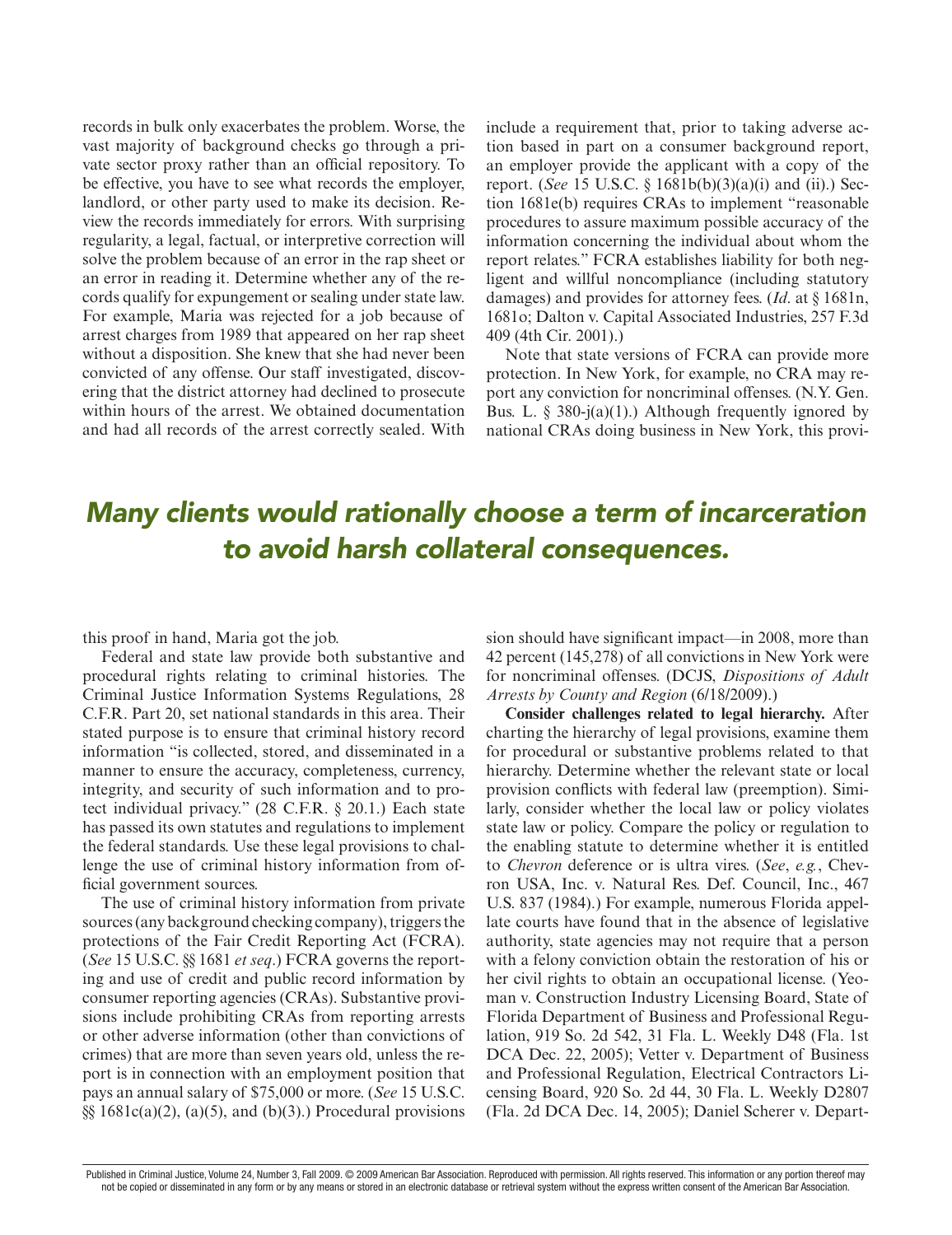ment of Business and Professional, 919 So. 2d 662, 31 Fla. L. Weekly D320 (Fla. 5th DCA Jan. 27, 2006).) Examine whether the promulgation of the regulation or policy complied with the state or federal Administrative Procedure Act. (*See*, *e.g.*, 5 U.S.C. §§ 500 *et seq*.)

**Consider state or federal constitutional challenges.**  Although constitutional law does not categorize people with criminal records as a protected class for equal protection analysis, constitutional challenges to the imposition of collateral consequences have met with surprising success. Courts have used rational basis review to invalidate laws that categorically bar large groups of people with criminal records, but courts have generally upheld laws where the relationship between the offense and the opportunity is more carefully tailored. (Miriam J. Aukerman, *The Somewhat Suspect Class: Towards a Constitutional Framework for Evaluating Occupational Restrictions Affecting People with Criminal Records*, 7 J.L. Soc'y 18 (2005) (collecting cases and evaluating constitutional challenges).) As a general rule, look for broad or automatic barriers that do not distinguish relevant and irrelevant offenses and do not provide for individualized review. (*See*, *e.g.*, Schware v. Board of Bar Examiners of New Mexico, 353 U.S. 232 (1957); Lewis v. Alabama Dep't of Public Safety, 831 F. Supp. 824, 826-27 (D. Ala. 1993).)

Because many collateral consequences occur through administrative agency action, consider carefully whether the procedures for challenging an adverse action provide due process. The Legal Aid Society of New York City, for example, has successfully battled the city for decades over its unconstitutional procedures surrounding the seizure and attempted civil forfeiture of vehicles incident to an arrest. The financial consequences of losing the car often paled in comparison to the lost wages and lost jobs resulting from the lack of transportation. Through this litigation, the Second Circuit Court of Appeals has repeatedly set due process standards that protect people charged with crimes from the loss of their property. (*See*, *e.g.*, Krimstock v. Kelly, 306 F.3d 40 (2d Cir. 2002) (holding that due process requires a prompt hearing before a neutral fact finder to test the probable validity of the deprivation pendente lite, including the probable cause for the initial warrantless seizure and the necessity and legitimacy of continued impoundment).)

Many state constitutions provide more protection, either procedural or substantive, than the U.S. Constitution. Advocates around the country have used state constitutional provisions to strike down laws limiting opportunities for people with criminal records. In Pennsylvania, for example, the Older Adults Protective Services Act (OAPSA), created a lifetime bar preventing most people with criminal records from working in nursing homes, home health care agencies, and other long-term care facilities. The law summarily unemployed many people who had worked safely in long-term care facilities for decades. With private cocounsel, Community Legal Services of Philadelphia successfully challenged OAPSA under the state constitution. The court found that the lifetime ban violated Article I, Section 1, of the Pennsylvania Constitution because no "real and substantial" relationship existed between a lifetime prohibition from employment in elder care and a legitimate governmental purpose. (Nixon v. Commonwealth of PA, 839 A.2d 277, 289 (Pa. 2003).) In Massachusetts, the court in *Cronin v. O'Leary*, 13 Mass. L. Rep. 405 (Mass. Super. Ct. 2001), struck down a lifetime ban on employment with the state department of human services as a violation of procedural due process under Article 12 of the Massachusetts Declaration of Rights.

**Determine whether a state or local law protects people with criminal records.** While no federal civil rights statute explicitly protects people with criminal records, many state and local laws take a more progressive view. At least five states—Hawaii, Kansas, New York, Pennsylvania, and Wisconsin—prohibit private employers from having complete bars against hiring persons with a conviction record. (*See* Dietrich and Emsellem, *supra*, *Legal Outline of Authorities* at 6-7 (collecting statutes).) The New York State Human Rights Law, for example, forbids public and private employers and occupational licensing agencies from denying any individual a job or license (or otherwise discriminating against that person) because of arrests that did not result in a conviction, confidential youthful offender adjudications, and sealed convictions for noncriminal offenses. (*See* N.Y. Exec. L. § 296(16).) Employers and licensing agencies may not have a policy of denying every person with a criminal history—they must consider each applicant individually. (N.Y. Corr. L. Article 23-A.) Employers and licensing agencies may not deny any person a job or license because of past conviction(s) unless (a) the conviction(s) are "directly related" to the job in question, or (b) hiring or licensing that person would create an "unreasonable risk" to the safety of people or property. (N.Y. Corr. L. § 752.) Section 753 lists factors that must be considered in determining whether a conviction meets the above criteria.

Do not overlook local laws—the New York City Human Rights Law mirrors the state law but covers more private actors and provides for attorney fees. (*See*, *e.g.*, NYC Admin. Code § 8-107.) Several other urban areas across the United States (including Boston, Chicago, Minneapolis, San Francisco, St. Paul, and the counties of Alameda and Multnomah) have recently implemented policies that limit discrimination in city and county jobs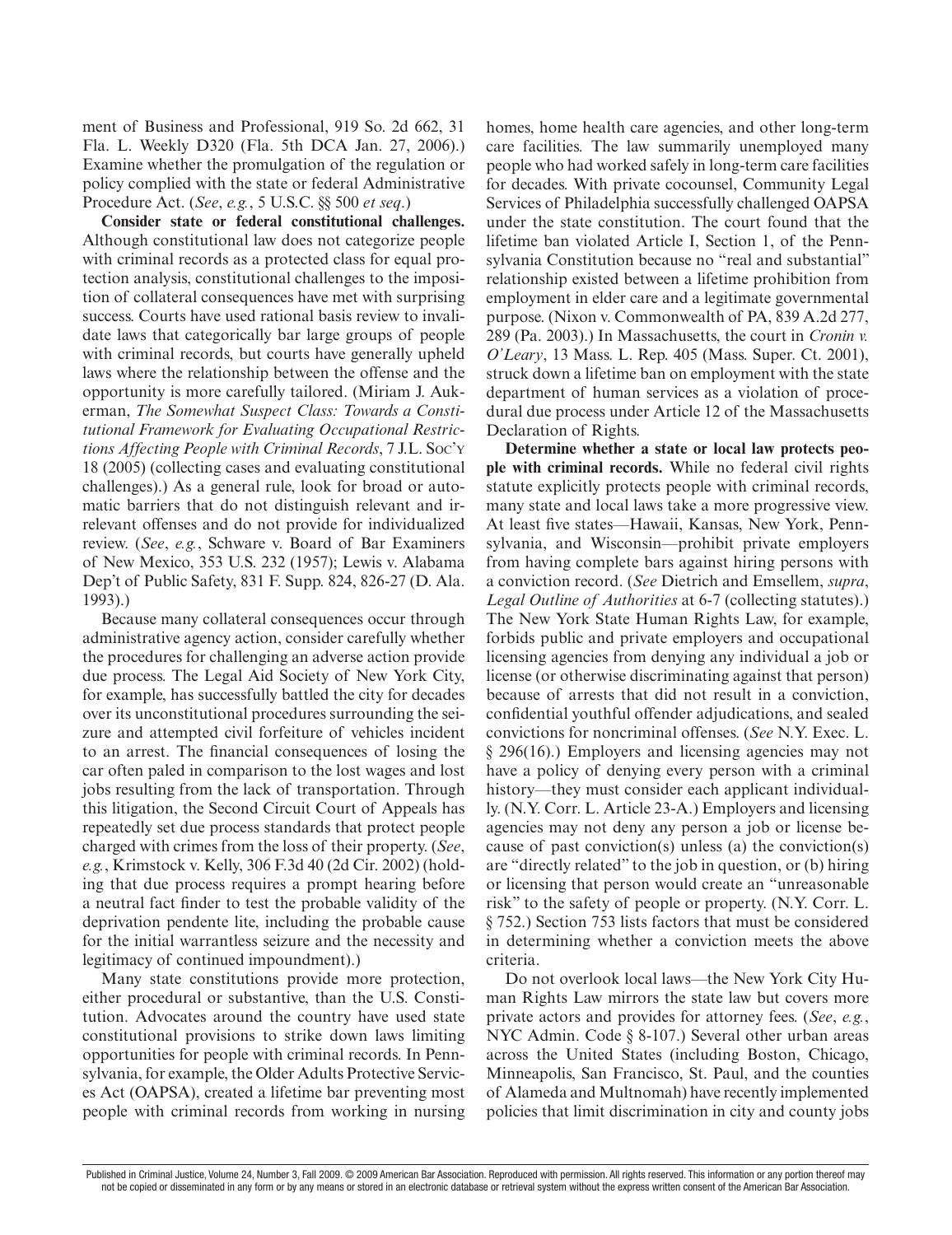against people with criminal records. (*See* www.nelp.org/ site/issues/category/city and county hiring reforms.) For more information on state and local laws, *see* the Legal Action Center's Advocacy Toolkit Package Twelve, "Enforce Anti-Discrimination Laws" *available at* www. lac.org/toolkits/titlevii/title\_vii.htm.

**Challenge broad exclusionary policies as discriminatory based on race.** The disparate racial impact of arrests and convictions is well documented. Employment, housing, and other policies or practices that impose broad exclusions on the basis of arrests or convictions, in turn, have disparate racial impact. Consider using existing federal, state, and local civil rights statutes to challenge these practices.

For example, the EEOC has determined that an employer's policy or practice of excluding individuals from employment on the basis of their conviction records, absent business necessity, has an adverse impact on African Americans and Latinos in light of statistics showing that they are convicted at a rate disproportionately greater than their representation in the population. An employdisability under federal and state law. In these situations, demand that covered entities provide a reasonable accommodation for the disability by creating exceptions to their criminal record exclusion or termination policies. (*See*, *e.g.*, 29 U.S.C. § 705(20)(C)(ii) (defining people recovered and recovering from substance abuse as disabled).) Note that a demand for reasonable accommodation shifts the burden to the covered entity to demonstrate that no accommodation will eliminate or acceptably minimize a direct and serious risk to the safety of others posed by the behavior of the person with a disability. (*See* Roe v. City of Boulder, 909 F. Supp. 814, 823-24 (D. Col. 1995); Roe v. Sugar River Mills Assoc., 820 F. Supp. 636, 640 (D.N.H. 1993).)

Advocates in New York have used the disability provisions of the FHA to protect people with criminal records. When the Rochester Housing Authority refused to modify its criminal history bar for an applicant with a past substance abuse problem, the Monroe County Legal Assistance Center (MCLAC) and Empire Justice Center sued for disability discrimination and failure to provide

# *Advocates around the country have used provisions within state constitutions to strike down laws limiting opportunities for people with criminal records.*

er can show business necessity when the applicant is engaged in conduct that is particularly egregious or related to the position in question. (*See*, *e.g.*, EEOC Compli-ANCE MANUAL, Vol. II,  $\S 15(IV)(B)(2)$  and Appendices 604-A ("Conviction Records") and 604-B ("Conviction Records—Statistics").) As described above, Community Legal Services in Philadelphia runs a national resource center supporting this type of litigation.

Similarly, a landlord's policy or practice of excluding persons with conviction records has a disparate impact on African Americans and Latinos. (*See* 42 U.S.C. § 3604(f); N.Y. Exec. L. §§ 290 *et seq*.; N.Y. Civ. Rights L. §§ 18-a to 19-b.) For a practical description of using federal and state fair housing laws to challenge such a policy, see the Legal Action Center's Advocacy Toolkit Package Five: "Making a Claim of Racial Discrimination Under the Federal Fair Housing Act" at www.lac. org/toolkits/housing/package5.htm.

**Demand a reasonable accommodation if the criminal activity arose from a disability.** Criminal activity often arises from mental illness and substance abuse. In many circumstances, these conditions meet the definition of

reasonable accommodation. A separate case brought by MCLAC won a consent decree that orders the Rochester Housing Authority to implement policies that reflect the legal status of recovered substance abusers as persons with disabilities, and enjoining the authority from discriminating against them (pursuant to the Fair Housing Act, 42 U.S.C. § 3604(f)).

**Pursue restoration of rights process or certificate of rehabilitation, if available.** Many jurisdictions have mechanisms to restore certain rights to people with conviction histories. While often limited in scope, these devices can be critical tools in avoiding or mitigating collateral consequences. Even where they do not actually lift a barrier, do not discount the rhetorical leverage of any official imprimatur in proving rehabilitation when advocating in a discretionary process. Margaret Colgate Love, former director of the ABA Commission on Effective Criminal Sanctions and U.S. pardon attorney, has compiled a state-by-state reference guide describing laws and practices relating to restoration of rights and obtaining relief from the collateral disabilities and penalties that accompany a criminal conviction. (*Relief from the Collateral*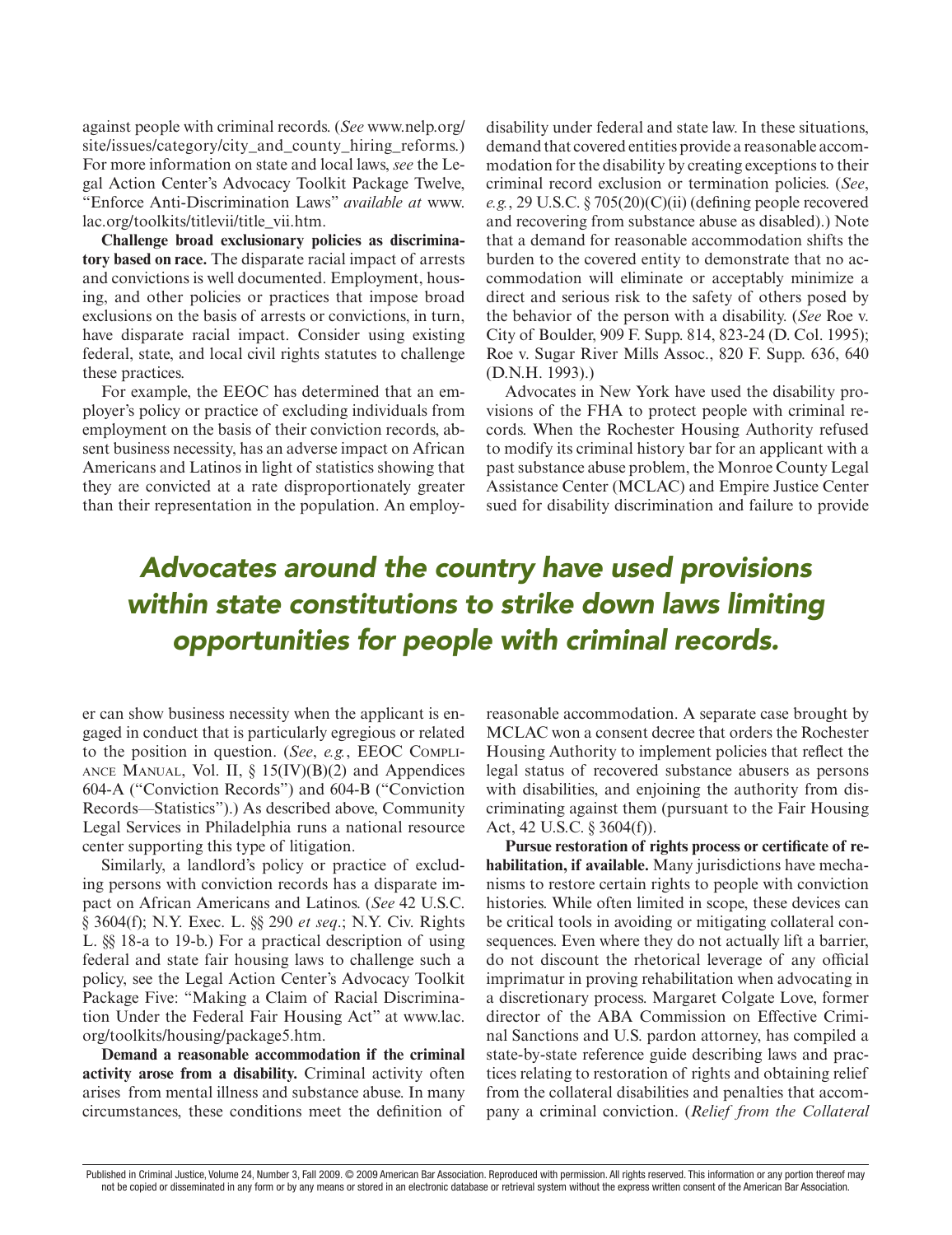*Consequences of a Criminal Conviction: A State-by-State Resource Guide* (2005), *available at* www.sentencingproject.com).) The ABA and Uniform Law Commissioners have recommended that all jurisdictions enact procedures for comprehensive restorations of rights.

New York, for example, has two critical tools—certificates of relief from disabilities (CRDs) and certificates of good conduct (CGCs)—that lift automatic barriers to housing and employment. These certificates promote rehabilitation by removing statutory collateral bars imposed because of convictions and providing a rebuttable "presumption of rehabilitation" for employment applications. (N.Y. Corr. L. §§ 701-703; 703-a and 703-b.) They are, however, vastly underutilized, and few advocates or people with criminal records even know to apply. According to DCJS, between 1972 and 2003, fewer than 100,000 CRDs were issued. On average, that is fewer than 3,200 a year. To provide some context, in 2004 in New York City alone there were more than 44,000 guilty pleas to the petty offense of disorderly conduct.

Put them to their proof. Sometimes your client must

process. Explore potential constitutional evidentiary arguments, such as the exclusionary rule, where there is a government decision maker. (*See*, *e.g.*, Matter of Tejada v. Christian, 422. N.Y.S.2d 957, 71 A.D.2d 527 (N.Y. App. Div., 1st Dep't 1979).)

**Develop a compelling narrative.** Never define a person by his or her worst act, or allow it to happen to your client. Develop a narrative of your client as a member of a family and a community who has the fundamental fitness to perform in the opportunity. Work with your client to identify the goals that motivated his or her desire for the denied opportunity (and drove them to seek legal services).

Use the factors that define your decision maker's discretion to frame your advocacy. In general, the following factors (compiled from the EEOC, N.Y. Corr. L. 753, and case law) can guide your advocacy because they resonate with decision makers: (1) the nature and gravity of the offense(s); (2) the time that has passed since the conviction and/or completion of the sentence; (3) the nature of the opportunity held or sought; (4) the bearing, if any,

# *The informality of many administrative forums result in routine due process violations.*

pursue affirmative relief, and other times he or she has the defensive posture. Examine the governing law and procedure and know the elements of all relevant claims and defenses. (*See*, *e.g.*, McDonough & McCreight, *supra*, at 58-67.) If the barrier requires proof that a specific crime was committed, undermine the elements of the crime. Use this tactic where the client has a conviction for a lesser or different offense than the trigger or for the significant number of criminal cases that terminate in noncriminal (e.g., petty offenses) or nonconviction dispositions. Pay close attention to the rights, responsibilities, and procedures detailed in binding legal instruments such as employment contracts, leases, and collective bargaining agreements.

Decision makers in this area are unaccustomed to challenges by represented parties, and the informality of many administrative forums result in routine due process violations. Many agencies fail to follow their own procedures for proper notice or access to evidence. (*See*, *e.g.*, 42 U.S.C. § 1437d(k), (l)(7); 24 C.F.R. § 966.4(l)(3).) Be on the watch for rank hearsay (such as unsubstantiated and unauthenticated charging instruments from criminal court) and challenge them as violations of basic due

the criminal offense(s) will have on the person's fitness or ability relevant to the opportunity (e.g., to perform the job, to be a good tenant); (5) the age of the person at the time of occurrence of the criminal offense(s); (6) any information produced by the person, or produced on his or her behalf, in regard to rehabilitation and good conduct. This framework can prove particularly useful when battling a decision based on a highly discretionary "good moral character" standard.

The narrative should contain many elements of a redemption story: a descent (from a good life or hard life); a fall (the conviction(s)); experiences that triggered a turning point; remorse for past actions; the long road towards restoration (where collateral consequences are roadblocks to success). Use established mitigation techniques from sentencing advocacy to describe the descent and fall. A credible delineation of and explanation for the turning point can be critical to distance your client from the offense and assure the decision maker that the future risk is low. Turning points are inherently personal yet familiar—treatment, a horrible jail or prison experience, loss of reputation with friends and family, religion, family intervention, becoming a parent, get-